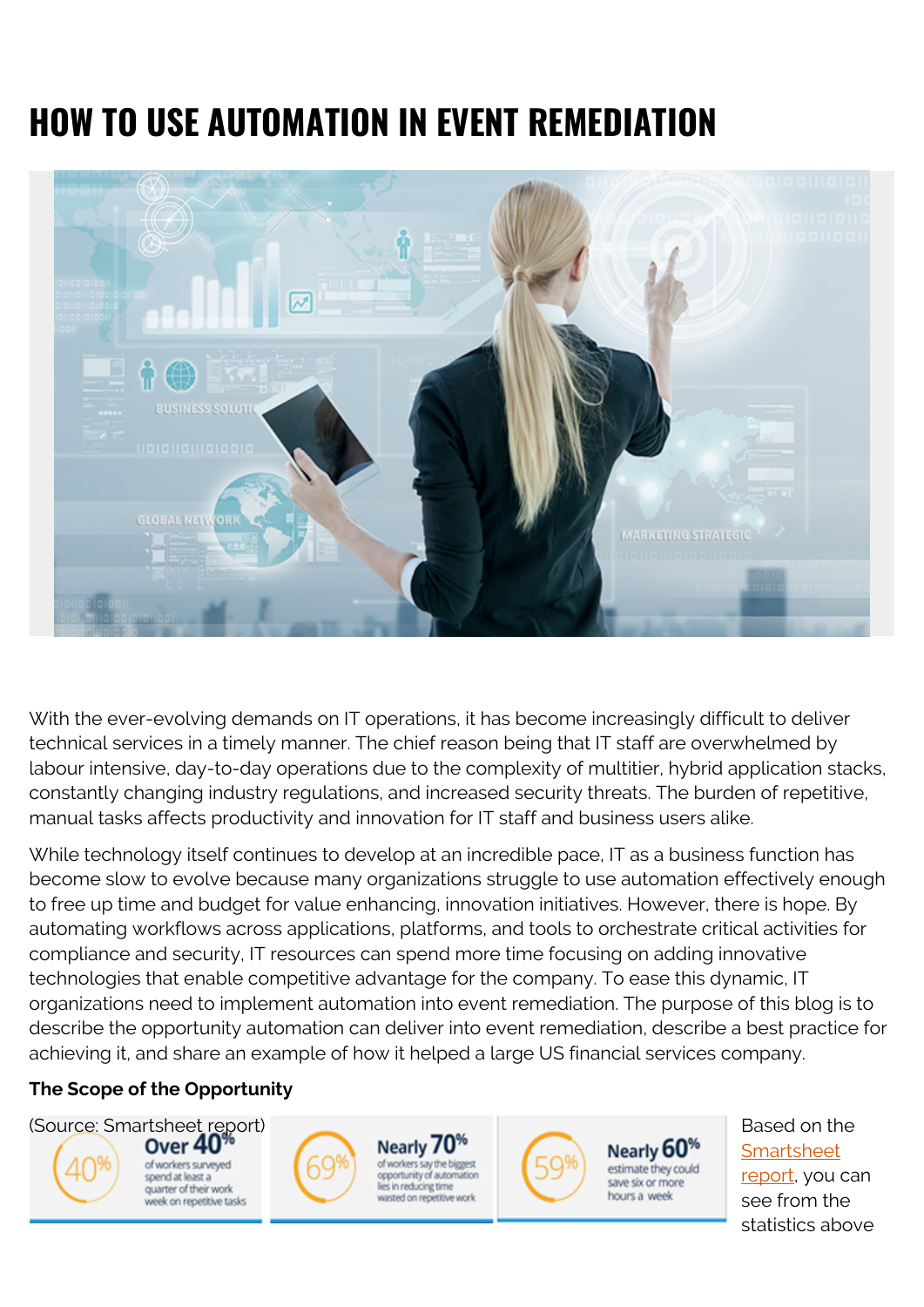the average IT professional is bogged down in repetitive tasks that preclude them from spending as much time on innovation as the business and they as individuals desire. This is true in any company across all industries. At BMC, we are being asked to help customers navigate and implement automation technology as well as reconfigure the people, processes, and data flows to help reduce this burden and better benefit from it. Through our work with clients, we have found that the automation benefits are higher when large repeatable activities of operational tasks, such as patch management, release and change execution, application deployment, and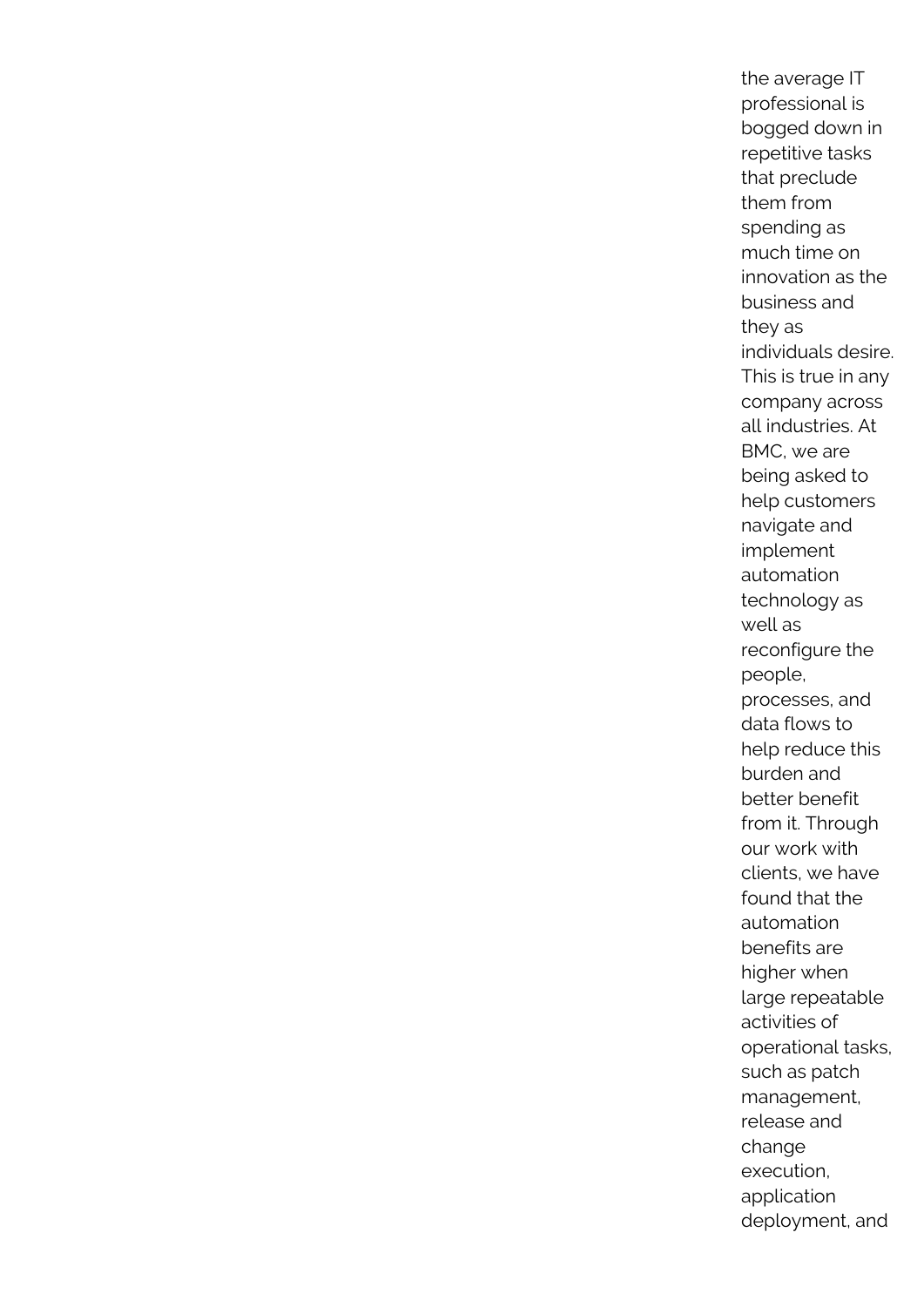service fulfilment, are identified and automated thereby saving quality time of the workforce to work on more strategic projects by streamlining complex operations.

## **Best Practice for Automating Remediation**

There are three key factors to ensure an effective implementation of automating event remediation:

- Defining the Scope of Automation
- Selecting the Tool to Perform the Automation
- Key Steps to Ensure Success

Defining the Scope of Automation: Automating remediation is most effective when the scope of automation tasks has been broadly classified and then subdivided into smaller tasks based on certain factors such as time and level of re-occurrence so that some business value can be derived from this implementation.

Selecting the Tool to Perform the Automation: The selection of the tools automating remediation should be done based on:

- Their ability to support multiple integrations with other tools;
- Whether the tools can provide role-based permissions;
- Scheduling mechanism;
- Allows code reusability; and
- If they can be used in multi-tier deployments.

Key Steps to Ensure Success: First, a thorough study of the types of events that occur in IT environment needs to be conducted. Know which systems log events and where, and what the events mean. This makes it much easier to understand and define which types of events require additional care, whether it's human intervention or automated workflows for handling changes or raising incidents. The end goal is to create a simple, streamlined set of workflows to automate and alert your team when more significant events that impact services (or that require human assistance of any type) occur.

For implementing any automation, the common tasks need to be targeted first, for example in case of Database events, it could be Blocked Transactions, Listener issues (Oracle), DB Backup issues, TempDB Space issues or Filesystem issues etc. Then, gather the requirements and subdivide the tasks as independent User stories. Document the process flow requirements for the user stories, this would involve documenting all the commands, scripts, etc. which will be utilized in the automation task. The next step is to decide on the timelines for developing and testing the automation tasks. Along with this, once the automation is in the production environment and based on the feedback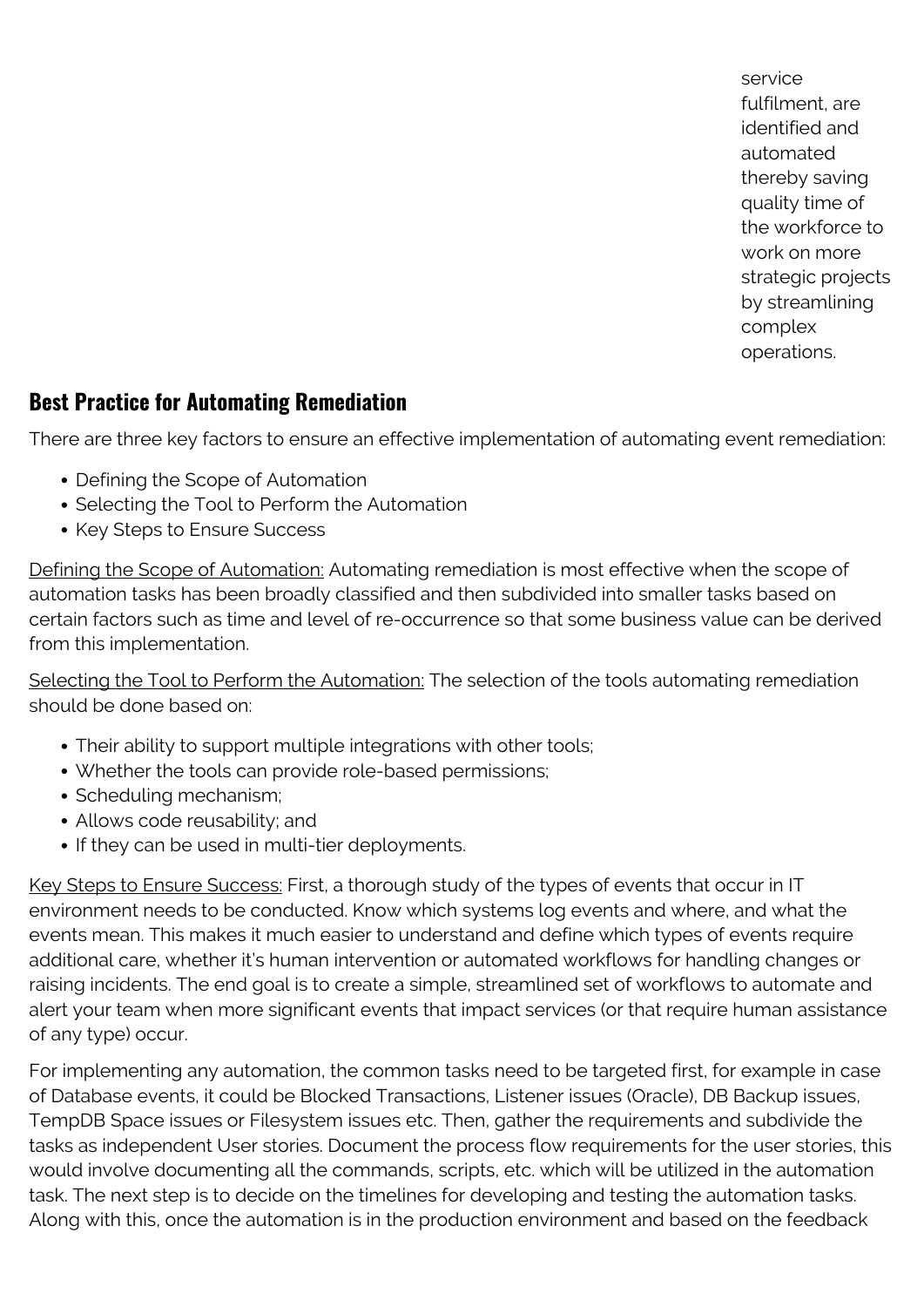provided by the business users, the automation can be further enhanced to keep up with the dynamic business needs. Regular meetings can help track progress on user stories and backlogs.

Finally, the automation should capture the appropriate level of detail like what happened, when it happened, how it was handled (diagnosed/remediated), who it was escalated to, and any details of communication with other people or systems to support any actions taken. It may also be required to capture the data whether events are breaching any of the defined SLAs or OLAs, thus ensuring that compliance is maintained and accurate reporting is provided.

# **An Example from a Large US Financial Services company**

For one customer in the banking industry, they were grappling with a large number of manual tasks, particularly the events pertaining to database which were overloading database support teams. Consequently, highly skilled support people had to spend a lot of time on mundane manual tasks instead of focussing on higher value complex technical tasks. A large number of tickets were generated, approximately 30,000 per week, by both the monitoring tools and users which added to the burden. The bank decided that automation of these tasks would help free up their staff to work on more critical projects. By implementing **TrueSight Orchestration**, the bank is able to create a seamless, centralized automation platform that orchestrates end-to-end processes across the entire ITSM environment. With TrueSight Orchestration all authorization and authentication challenges are more easily addressed. Even further, complex challenges related to information security are handled by leveraging TrueSight Orchestration which uses agentless methods to connect endpoints thereby incorporating existing policies into the processes. TrueSight Orchestration also incorporates custom data sources which often have operational data critical for automation steps to carry out.

As a result of these changes, the bank achieves faster service and reduced risk via a reduction in human errors. They are able to automate response to approximately 35% of tickets generated. The technology automates manual checks and composes full characterizations of issueswhich reduces administrator time spent per event analysis and thus, contributes to a significant effort savings. This means that support teams now have more time to focus on other higher value, complex user generated incidents which are related to product enhancements, problem investigation, and so on.

Utilizing automation for remediation is the innovation that can start alleviating the burden of menial tasks for your IT team. It reduces the chance for human error and even further enhances the opportunity for your IT team to focus on new, innovative programs that help them grow their skill and careers. IT wants to deliver innovation as much as the business demands. Adding automation where it makes sense and can reduce risk creates a win-win-win for IT, the IT professional, and the enterprise.

To learn more about how TrueSight Orchestration can be used in Event Triage and remediation automation, refer the whitepaper **Event Triage and Remediation Management**.

### **Some last words**

Automation is a key factor in IT event remediation, because without it unnecessary duplication of tasks and human intervention is required, hampering IT support and operations teams worldwide. The more advanced the monitoring tool, the more automation capabilities it can provide without any undesirable results on the environment. Moreover, adoption of the automated approach helps in standardizing the way events are handled across the team thereby reducing the probability of errors in resolution. Without automation, all operations are reactive in nature. However, by adopting the